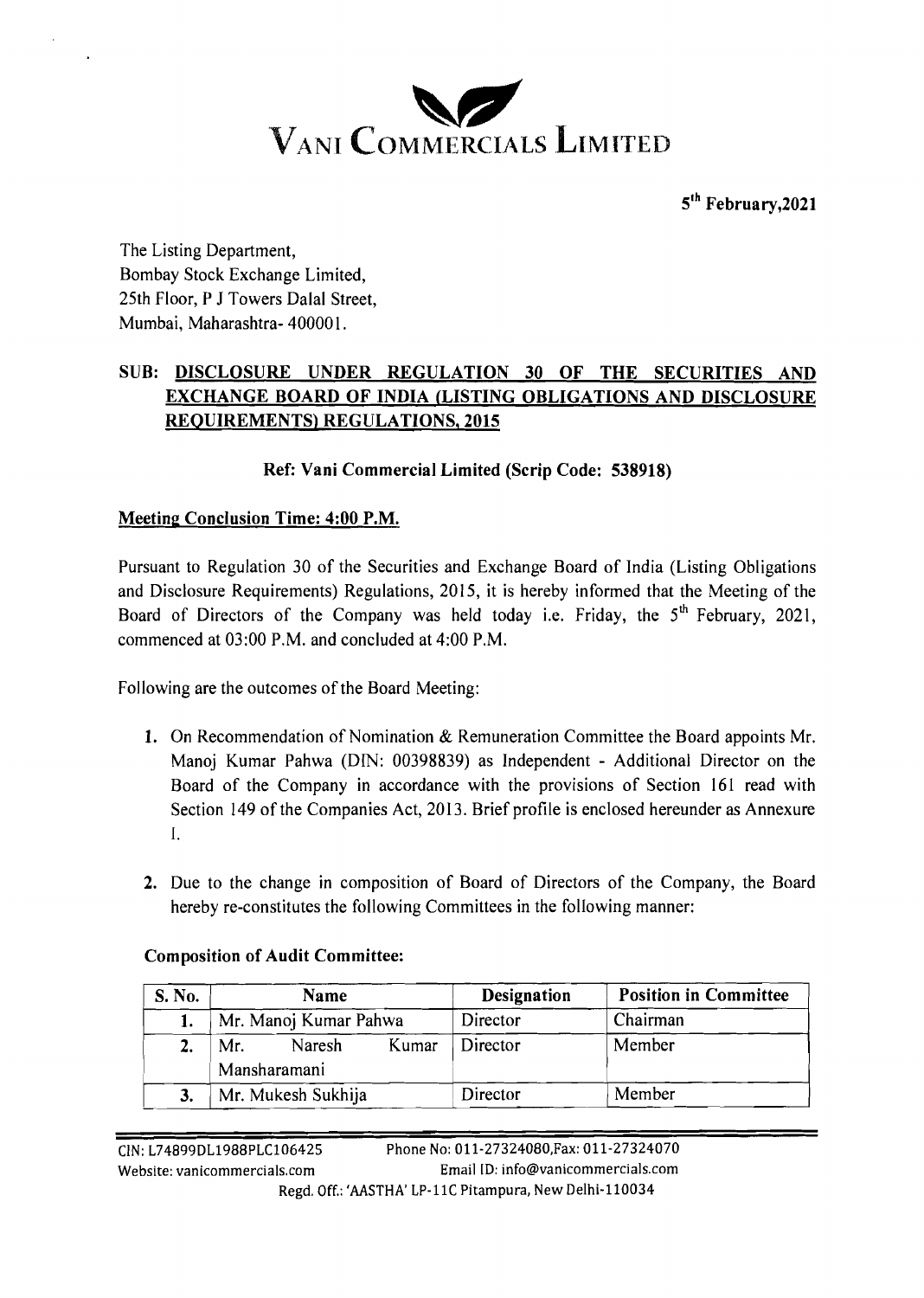

# **Composition of Nomination and Remuneration Committee:**

| S. No. | Name                   | <b>Designation</b> | <b>Position in Committee</b> |
|--------|------------------------|--------------------|------------------------------|
|        | Mr.<br>Naresh<br>Kumar | Director           | Chairman                     |
|        | Mansharamani           |                    |                              |
| 2.     | Mr. Manoj Kumar Pahwa  | Director           | Member                       |
|        | Mr. Mukesh Sukhija     | Director           | Member                       |

### **Composition of Stakeholders Relationship Committee:**

| S. No. | Name                                   | <b>Designation</b> | <b>Position in Committee</b> |
|--------|----------------------------------------|--------------------|------------------------------|
|        | Mr. Mukesh Sukhija                     | Director           | Chairman                     |
|        | Kumar<br>Mr.<br>Naresh<br>Mansharamani | Director           | Member                       |
| 3.     | Mr. Manoj Kumar Pahwa                  | Director           | Member                       |

This is for your information and records.

### **FOR VANI COMMERCIALS LIMITED**

Quidio

**Manisha Sharma Company Secretary and Compliance Officer M. No.: 58430**  Add.: "Aastha, LP-11C, Pitampura **New Delhi-110034**